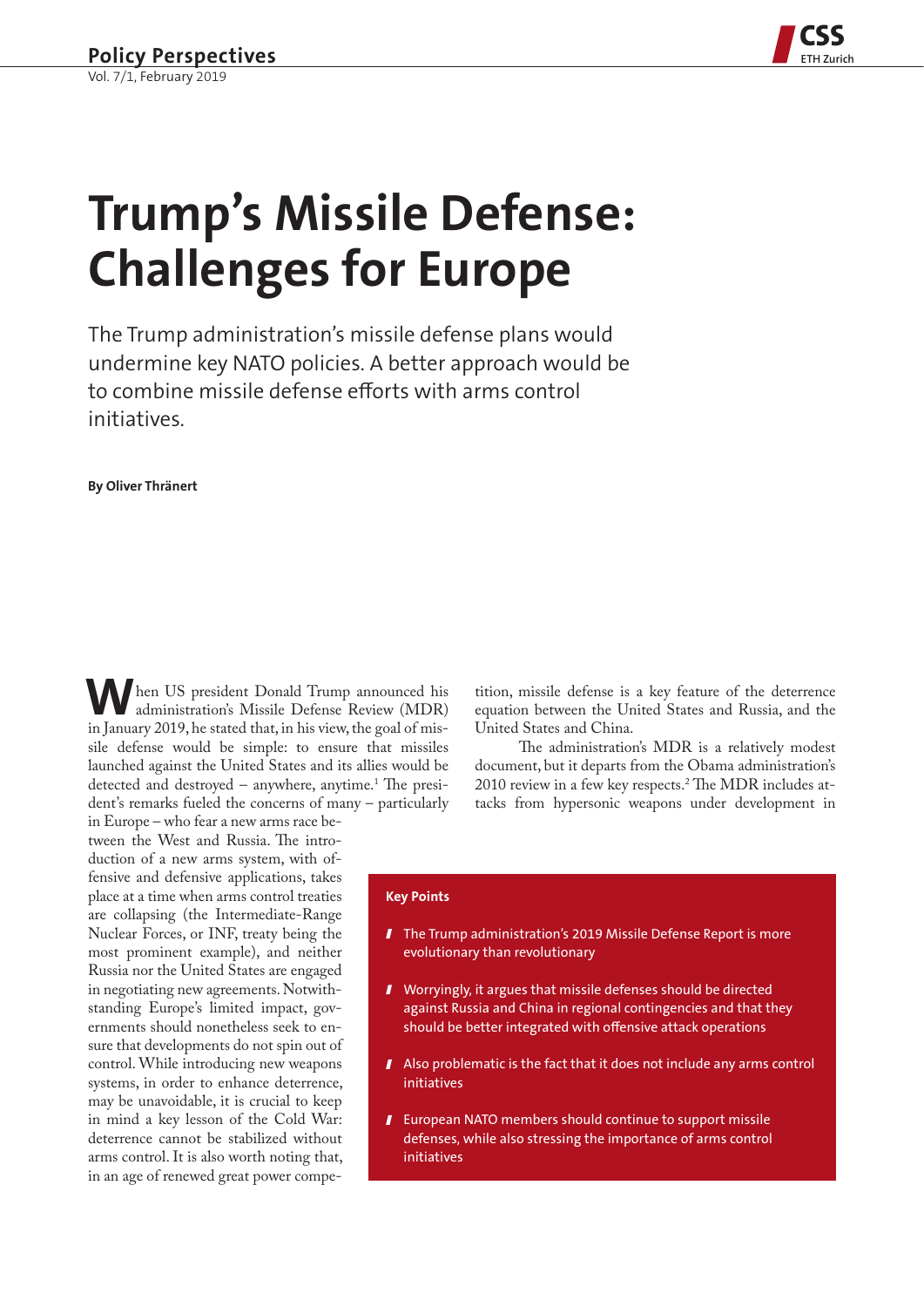Russia and China. To better detect these advanced weapons systems, which, due to their speed, low altitude and maneuverability may defeat existing missile defense systems, the Trump administration advocates the use of space-based sensors. The Pentagon will study the development of space-based missile interceptors for boost-phase defense, with the aim of identifying the most promising technologies. Another deviation from the 2010 review is that the MDR argues missile defenses should be directed at Russia and China in preparation for limited conflict, and should be better integrated with offensive attack operations.

Allies in Asia and Europe have a compelling interest in US missile defense policies. While there is strong cooperation between the United States and Japan, in particular, on the development of

new missile defense interceptors, European governments are often more cautious. Various European NATO members contribute to the alliance's missile defense programs, which are mainly designed to counter shorter-range ballistic and cruise missile threats. Yet, in most European capitals, the issue of missile defense has never enjoyed real popularity. Critics contend that effective missile defense is technically unfeasible, too costly, and a potential risk to strategic stability. Moreover, they fear that the ability of the United States or NATO to successfully intercept incoming missiles might trigger an arms race, as adversaries would seek to introduce new weaponry to outsmart the existing system. The inability of European states to speak with one voice also diminishes its impact on US policies. Despite the skepticism of many "old" NATO partners, Eastern European members are in favor, particularly if such systems are stationed on their territory. Their rationale, as the cases of Romania and Poland show, is that US boots on the ground provide for better protection against Russia. Matters are further complicated by the fact that the Trump administration is inclined to unilateralism, and by the frequency with which the president is at odds with his own national security bureaucracy.

Military arguments would seem to favor more emphasis on missile defense, while more caution might be advisable from a political perspective. Given Russia's immense superiority in nuclear-capable, non-strategic launch systems and its violations of the INF treaty, enhancing regional missile defense could serve to strengthen NATO's deterrence posture. At the same time, such a move could undermine the prevailing NATO consensus, whereby missile defenses are not directed at Russia. Integrating active and passive defenses with attack operations to counter missile threats, as envisioned by the Trump administration, may also support NATO's defense posture, particularly in

light of Russia's new hypersonic weapons. Crisis escalation may, however, become more likely. Finally, most Europeans regret that the Trump administration has not initiated new arms control initiatives that would extend to offensive and defensive systems. Such an initiative might help square the circle between military and political aspects. Some European governments may be tempted to stall until 2020, in the hope that a new US administration will be more reasonable. Yet, such an approach is unlikely to work. Missile defense enjoys bipartisan support in Washington and will continue to complicate relations with Russia and China.

## **Trump's Missile Defense Review**

The MDR formulates largely moderate aims that are, for the most part, similar to what the Obama administration hoped to achieve. It should contribute to deterrence by adding uncertainty to an opponent's attack plans; help minimize damage should deterrence fail, or accidental or unauthorized missile launches occur; support military operations; preserve freedom of action; and strengthen diplomacy. Moreover, with allied cooperation in this sphere viewed as being increasingly important, the Trump administration has committed to completing the deployments under the "European Phased Adaptive Approach" – a NATO agreement reached during the Obama administration.

In terms of procurement, the MDR's plans are, again, rather modest. Beginning in 2023, the number of ground-based midcourse defense interceptors (GBI) already stationed in Alaska and California – and mainly meant to defend the United States against limited missile attacks from regional actors such as North Korea – will be increased from 44 to 64, and will carry a new kill vehicle. Contrary to the expectations of some observers, the Trump administration has not yet decided to construct a new interceptor site in the continental United States. Moreover,



U.S. President Donald Trump speaks during the Missile Defense Review announcement at the Pentagon in Arlington, Virginia, U.S., January 17, 2019. *Kevin Lamarque / Reuters*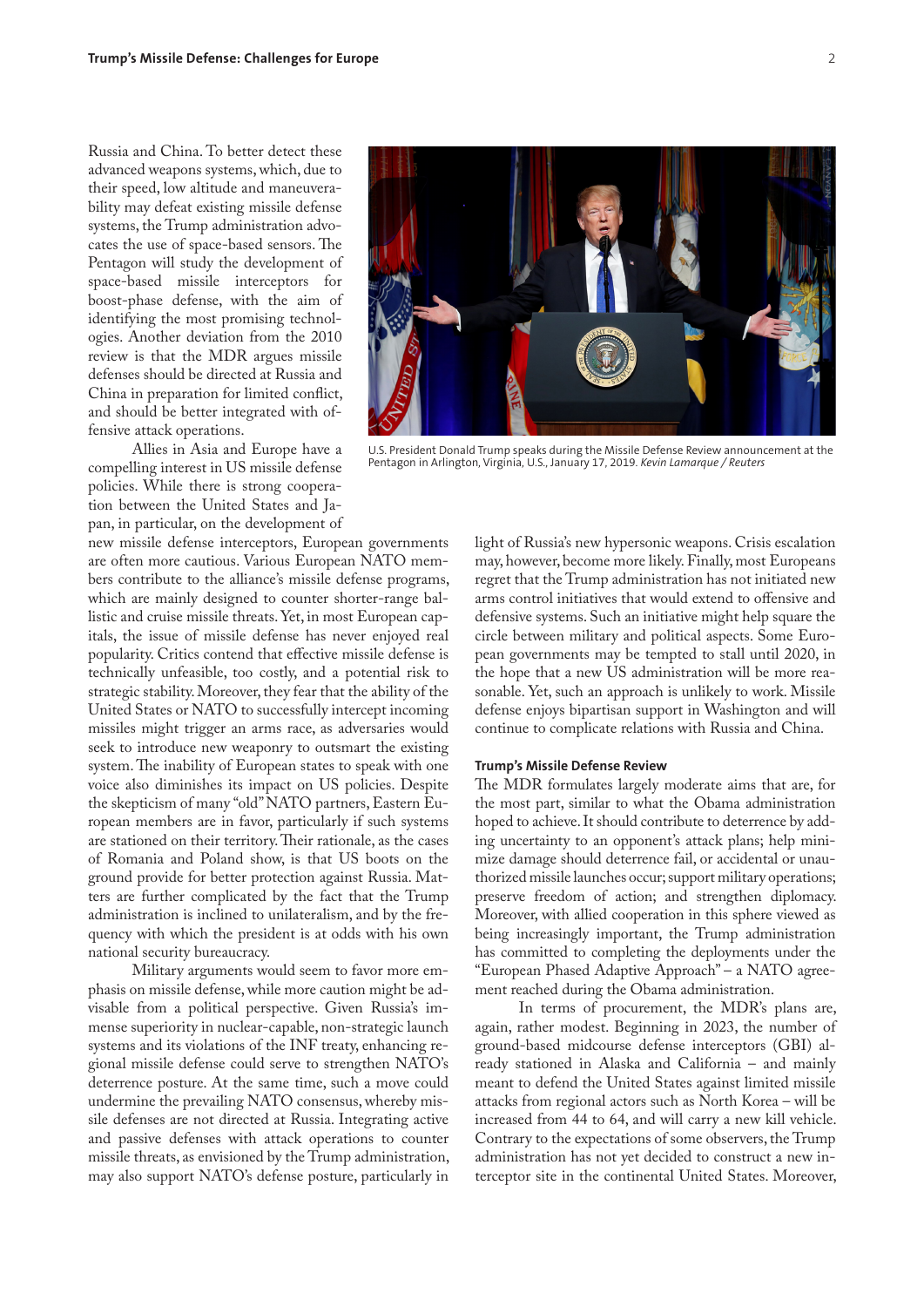by the end of 2023, the current fleet of 38 multi-mission Aegis ballistic missile defense-capable ships is to be increased to 60. Plans to develop the SM-3 Block IIA interceptor in collaboration with Japan are set to continue.

The focus on defending against new threats, such as hypersonic vehicles, requires an increased use of spacebased sensors, as they allow for improved tracking and potential targeting. Furthermore, the Trump administration plans to integrate high-energy laser technology onto airborne platforms, notably drones, in order to facilitate boost-phase interception. However, given the enormous cost involved in acquiring and fielding space-based interceptors, as well questions about their efficiency, the Trump administration has not produced concrete plans.3

# **Missile Defense and Russia**

Just like its predecessor, the current MDR views threats emanating from North Korea and Iran – now referred to as "rogue states" – as critical. More importantly, however, especially from a European perspective, Russia is viewed as challenging US ability to deter or defeat aggression and coercion. Russia's assessment, it would seem, is that in the event of a crisis or conflict, the threat of nuclear first-use might compel the United States and NATO to capitulate on terms favorable to the Kremlin. To offset such calculations, the Trump administration maintains that regional missile defenses will help defend and assure US allies. Thus, while Washington continues to rely on nuclear deterrence to prevent Russian and Chinese nuclear attacks with strategic weapons, in regional scenarios where the United States and its allies might be confronted with the threat of non-strategic nuclear forces, greater emphasis is placed on bolstering regional missile defense systems.

Russia's clear superiority in nonstrategic nuclear forces, which includes the new SCC-8 cruise missile that violates the INF treaty, poses a challenge to NATO, especially when it comes to defending the Baltic states. Some analysts advocate for regional and limited missile defenses, which could support alliance efforts to deter the threat of a limited nuclear attack by Russia. Point defenses, in particular, could protect critical infrastructure as well as important junctures for command, control and communication.4

Such proposals would provide NATO with additional non-nuclear options to counter Russian nuclear threats. Yet, they do not seem to reflect the current state of affairs within the alliance. The final communiqué of the 2018 Brussels summit states: "NATO BMD is not directed against Russia and will not

undermine Russia's strategic deterrence. NATO BMD is intended to defend against potential threats emanating from outside the Euro-Atlantic area."5 Regardless of the type of missile defense system NATO establishes in Eastern Europe, it will always be of limited character and will not call into question the credibility of Russia's strategic nuclear deterrent. Nonetheless, if, in the future, regional NATO missile defenses were directed at non-strategic Russian threats, as is advocated by the Trump administration, this change of policy would have significant ramifications for relations with Russia. For several years, Moscow has opposed NATO's "Aegis Ashore" missile defense deployments in Romania and Poland, which are designed to defend against Iran or other missile proliferators. The cohesion of NATO would also be at stake, as many European NATO members would hesitate to make missile defense an integral part of the NATO-Russia deterrence equation.

### **From Defense to Offense**

During crises, missile defenses provide policymakers with additional time and options. The more confidence they have in their ability to limit damage from an incoming attack, the less pressure they will likely be under to use their offensive capabilities early on in a conflict. The Trump administration takes this view, though it also emphasizes the need for greater integration of attack operations with active and passive defenses. The MDR holds that attack operations targeting missiles prior to launch can reduce the burden on US active defenses for post-launch intercepts.

In military terms, this view has merit. Given the fact that Russia and China increasingly have access to nonballistic systems such as hypersonic weapons, thereby

# **Further Reading**

**2019 Missile Defense Review** *U.S. Office of the Secretary of Defense, January 2019.* This document explains the administration's missile defense plans.

**From Offense to Defense? Extended Deterrence and Missile Defense** *Kerry Kartchner and Oliver Thränert, in Stefanie von Hlatky and Andreas Wenger, eds., The Future of Extended Deterrence: The United States, NATO and Beyond, Georgetown University Press, 2015.* This chapter offers an in-depth analysis of the role that missile defense has played in the US-European extended deterrence relationship since the end of the Cold War, and future challenges, including nuclear proliferation.

**Missile Defense and Defeat: Considerations for the New Policy Review**  *Keith B. Payne, Brad Roberts, Henry A. Obering III, Kenneth Todorov and Thomas Karako, Center for Strategic and International Studies, 2017.*  This report provides analysis and recommendations on missile defense issues for what was, at the time, the incoming Trump administration.